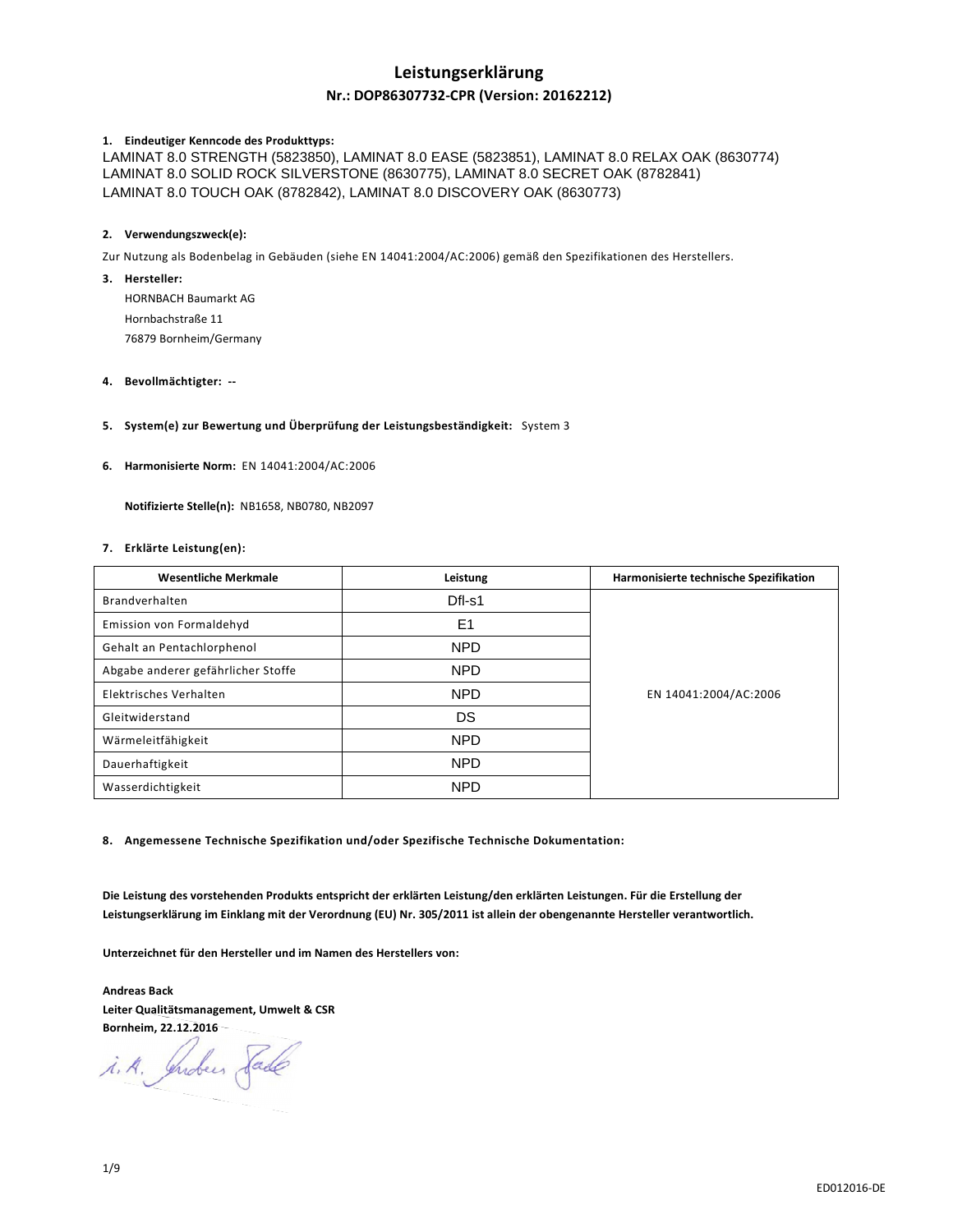# **Declaration of Performance**

### **No DOP86307732-CPR (Version: 20162212)**

### **1. Unique identification code of the product-type:**

LAMINAT 8.0 STRENGTH (5823850), LAMINAT 8.0 EASE (5823851), LAMINAT 8.0 RELAX OAK (8630774) LAMINAT 8.0 SOLID ROCK SILVERSTONE (8630775), LAMINAT 8.0 SECRET OAK (8782841) LAMINAT 8.0 TOUCH OAK (8782842), LAMINAT 8.0 DISCOVERY OAK (8630773)

#### **2. Intended use/es:**

For use as floor covering in buildings (see EN 14041:2004/AC:2006) according to the manufacturer's specifications.

### **3. Manufacturer:**

HORNBACH Baumarkt AG Hornbachstraße 11 76879 Bornheim/Germany

### **4. Authorised representative: -**

**5. System/s of AVCP:** System 3

### **6. Harmonised standard:** EN 14041:2004/AC:2006

 **Notified body/ies:** NB1658, NB0780, NB2097

### **7. Declared performance/s:**

| <b>Essential characteristics</b>         | Performance    | Harmonised technical specification |
|------------------------------------------|----------------|------------------------------------|
| Reaction to fire                         | Dfl-s1         |                                    |
| Formaldehyd Emissions                    | E <sub>1</sub> |                                    |
| Content of Pentachlorophenol             | NPD            | EN 14041:2004/AC:2006              |
| Release of additional harmful substances | <b>NPD</b>     |                                    |
| <b>Electrical behavior</b>               | NPD            |                                    |
| Slip resistance                          | DS             |                                    |
| Thermal conductivity [W/mK]              | <b>NPD</b>     |                                    |
| Durability                               | <b>NPD</b>     |                                    |
| Water-tightness                          | <b>NPD</b>     |                                    |

**8. Appropriate Technical Documentation and/or Specific Technical Documentation:** 

**The performance of the product identified above is in conformity with the set of declared performance/s. This declaration of performance is issued, in accordance with Regulation (EU) No 305/2011, under the sole responsibility of the manufacturer identified above.** 

**Signed for and on behalf of the manufacturer by:** 

**Andreas Back Head of Quality Assurance, Environmental Issues & CSR At Bornheim on 22.12.2016** 

i.A. Indees Sade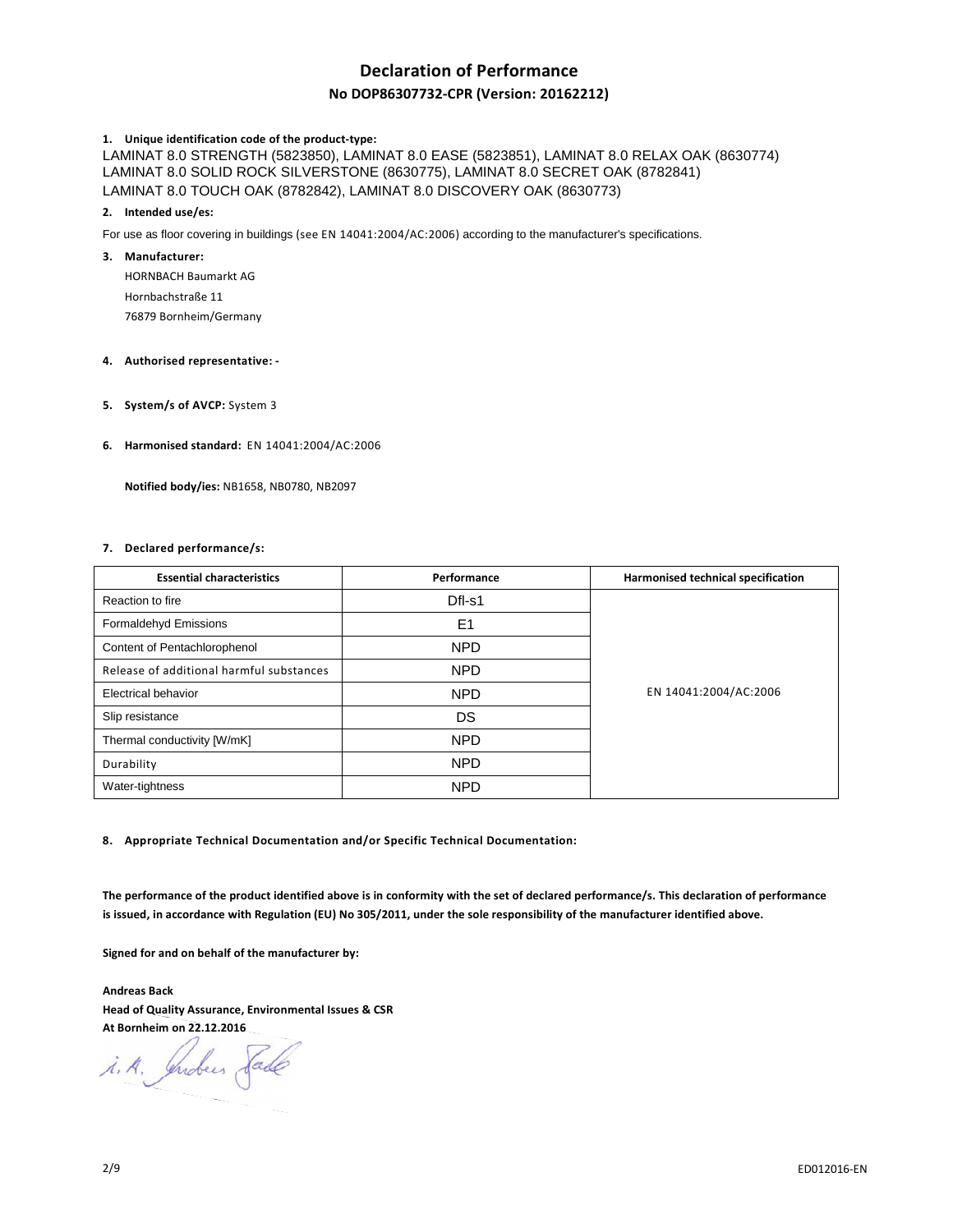# **Déclaration des Performances**

# **N o DOP86307732-CPR (Version 20162212)**

### **1. Code d'identification unique du produit type :**

LAMINAT 8.0 STRENGTH (5823850), LAMINAT 8.0 EASE (5823851), LAMINAT 8.0 RELAX OAK (8630774) LAMINAT 8.0 SOLID ROCK SILVERSTONE (8630775), LAMINAT 8.0 SECRET OAK (8782841) LAMINAT 8.0 TOUCH OAK (8782842), LAMINAT 8.0 DISCOVERY OAK (8630773)

### **2. Usage(s) prévu(s) :**

Pour une utilisation comme revêtement de sol dans les bâtiments (voir EN 14041:2004/AC:2006) selon les spécifications du fabricant.

### **3. Fabricant :**

HORNBACH Baumarkt AG Hornbachstraße 11 76879 Bornheim/Germany

**4. Mandataire : -** 

### **5. Système(s) d'évaluation et de vérification de la constance des performances :** Système 3

**6. Norme harmonisée :** EN 14041:2004/AC:2006

 **Organisme(s) notifié(s) :** NB1658, NB0780, NB2097

### **7. Performance(s) déclarées :**

| Caractéristiques essentielles               | Performance | Spécifications techniques harmonisées |
|---------------------------------------------|-------------|---------------------------------------|
| Réaction au feu                             | $DfI-S1$    | EN 14041:2004/AC:2006                 |
| Émissions de formaldéhyde                   | E1          |                                       |
| Teneur en pentachlorophénol                 | <b>NPD</b>  |                                       |
| Emission d'autres substances<br>dangereuses | <b>NPD</b>  |                                       |
| Comportement électrique                     | <b>NPD</b>  |                                       |
| Résistance au glissement                    | DS          |                                       |
| Conductivité thermique [W/mK]               | <b>NPD</b>  |                                       |
| Durabilité                                  | <b>NPD</b>  |                                       |
| Étanchéité                                  | <b>NPD</b>  |                                       |

**8. Documentation technique appropriée et/ou documentation technique spécifique :** 

**Les performances du produit identifié ci-dessus sont conformes aux performances déclarées. Conformément au règlement (UE) n o 305/2011, la présente déclaration des performances est établie sous la seule responsabilité du fabricant mentionné ci-dessus.** 

**Signé pour le fabricant et en son nom par :** 

**Andreas Back Directeur Management de la qualité & CSR À Bornheim, le 22.12.2016** 

i.A. Indees Sade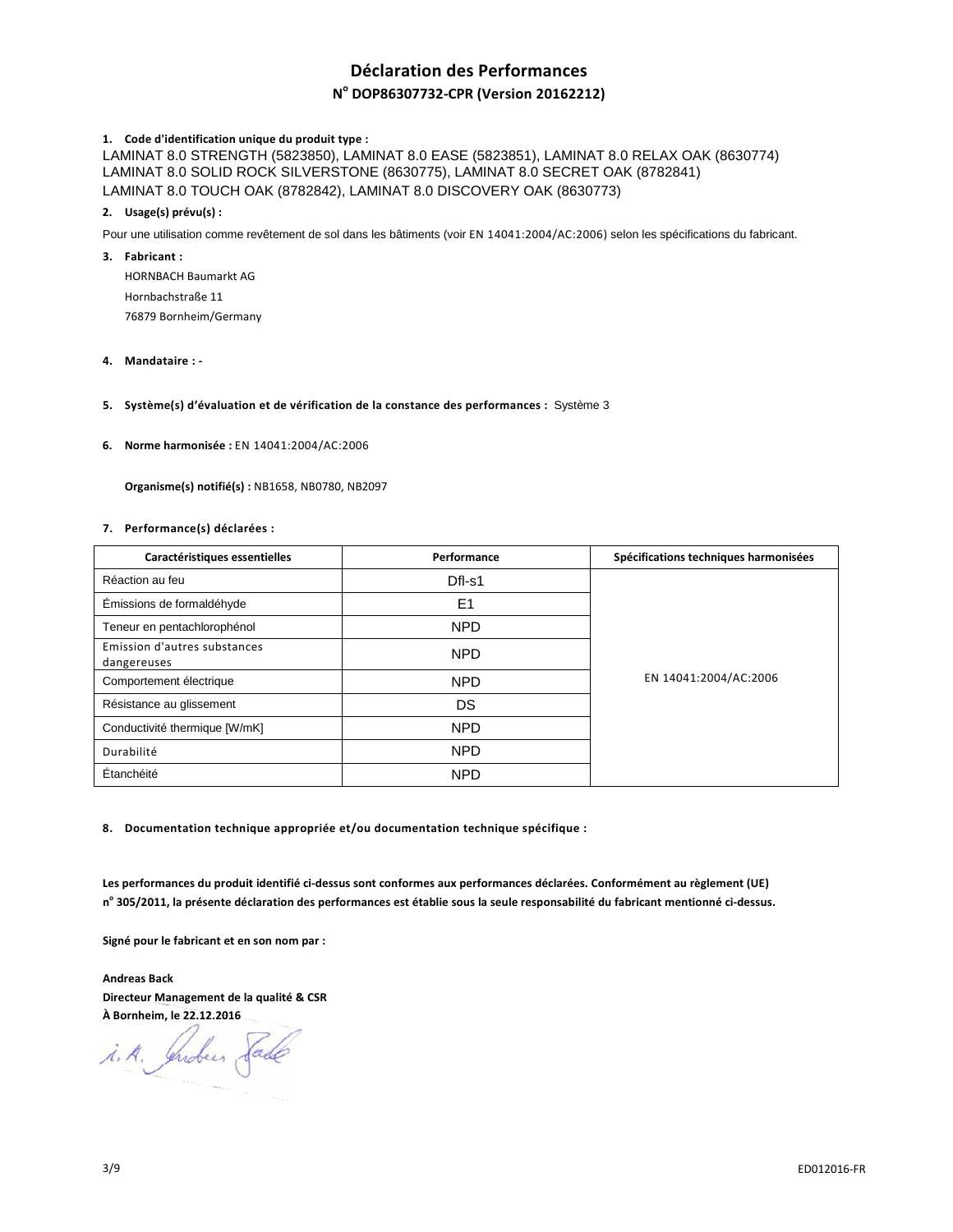# **Dichiarazione di Prestazione**

### **N. DOP86307732-CPR (Versione 20162212)**

### **1. Codice di identificazione unico del prodotto-tipo:**

LAMINAT 8.0 STRENGTH (5823850), LAMINAT 8.0 EASE (5823851), LAMINAT 8.0 RELAX OAK (8630774) LAMINAT 8.0 SOLID ROCK SILVERSTONE (8630775), LAMINAT 8.0 SECRET OAK (8782841) LAMINAT 8.0 TOUCH OAK (8782842), LAMINAT 8.0 DISCOVERY OAK (8630773)

### **2. Usi previsti:**

Per l'uso come pavimentazione in edifici (vedi EN 14041:2004/AC:2006) secondo le specifiche del produttore.

### **3. Fabbricante:**

HORNBACH Baumarkt AG Hornbachstraße 11 76879 Bornheim/Germany

### **4. Mandatario: -**

- **5. Sistemi di VVCP:** Sistema 3
- **6. Norma armonizzata:** EN 14041:2004/AC:2006

 **Organismi notificati:** NB1658, NB0780, NB2097

### **7. Prestazioni dichiarate:**

| Caratteristiche essenziali                  | Prestazioni    | Specifiche tecniche armonizzate |
|---------------------------------------------|----------------|---------------------------------|
| Comportamento al fuoco                      | Dfl-s1         | EN 14041:2004/AC:2006           |
| Emissione di formaldeide                    | E <sub>1</sub> |                                 |
| Pentaclorofenolo                            | <b>NPD</b>     |                                 |
| Emissione di ulteriori materiali pericolosi | <b>NPD</b>     |                                 |
| Comportamento all'elettricità               | <b>NPD</b>     |                                 |
| Resistenza allo scivolamento                | DS             |                                 |
| Conduttività termica [W/mK]                 | <b>NPD</b>     |                                 |
| Resistenza                                  | <b>NPD</b>     |                                 |
| Tenuta stagna                               | <b>NPD</b>     |                                 |

**8. Documentazione tecnica appropriata e/o documentazione tecnica specifica:** 

**La prestazione del prodotto sopra identificato è conforme all'insieme delle prestazioni dichiarate. La presente dichiarazione di responsabilità viene emessa, in conformità al regolamento (UE) n. 305/2011, sotto la sola responsabilità del fabbricante sopra identificato.** 

**Firmato a nome e per conto del fabbricante da:** 

**Andreas Back Responsabile Qualità & CSR In Bornheim addì 22.12.2016**

i.A. Indus Sade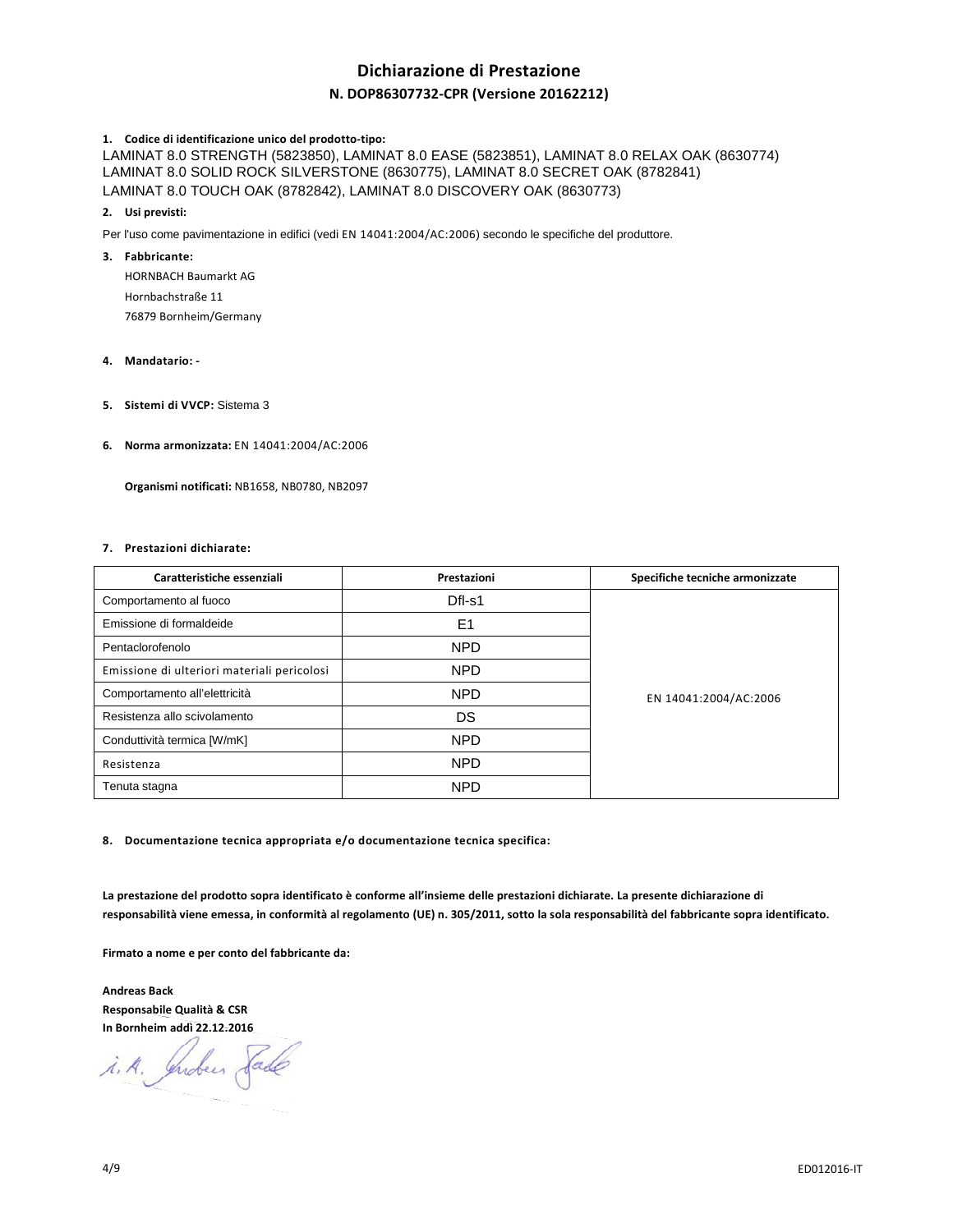# **Prestatieverklaring Nr. DOP86307732-CPR (Versie 20162212)**

### **1. Unieke identificatiecode van het producttype:**

LAMINAT 8.0 STRENGTH (5823850), LAMINAT 8.0 EASE (5823851), LAMINAT 8.0 RELAX OAK (8630774) LAMINAT 8.0 SOLID ROCK SILVERSTONE (8630775), LAMINAT 8.0 SECRET OAK (8782841) LAMINAT 8.0 TOUCH OAK (8782842), LAMINAT 8.0 DISCOVERY OAK (8630773)

### **2. Beoogd(e) gebruik(en):**

Voor gebruik als vloerbekleding in gebouwen (zie EN 14041:2004/AC:2006) volgens de specificaties van de fabrikant.

### **3. Fabrikant:**

HORNBACH Baumarkt AG Hornbachstraße 11 76879 Bornheim/Germany

**4. Gemachtigde: -** 

### **5. Het system of de systemen voor de beoordeling en verificatie van de prestatiebestendigheid:** Systeem 3

**6. Geharmoniseerde norm:** EN 14041:2004/AC:2006

 **Aangemelde instantie(s):** NB1658, NB0780, NB2097

### **7. Aangegeven prestatie(s):**

| Essentiële kenmerken                   | Vermogen       | Geharmoniseerde technische specificatie |
|----------------------------------------|----------------|-----------------------------------------|
| Reactie bij brand                      | Dfl-s1         | EN 14041:2004/AC:2006                   |
| Uitstoot van formaldehyde              | E <sub>1</sub> |                                         |
| Gehalte pentachloorfenol               | <b>NPD</b>     |                                         |
| Afgifte van andere gevaarlijke stoffen | <b>NPD</b>     |                                         |
| Elektrisch gedrag                      | <b>NPD</b>     |                                         |
| Slipweerstand                          | DS             |                                         |
| Warmtegeleiding [W/mK]                 | <b>NPD</b>     |                                         |
| Stabiliteit                            | <b>NPD</b>     |                                         |
| Waterdichtheid                         | <b>NPD</b>     |                                         |

**8. Geëigende technische documentatie en/of specifieke technische documentatie:** 

**De prestaties van het hierboven omschreven product zijn conform de aangegeven prestaties. Deze prestatieverklaring wordt in overeenstemming met Verordening (EU) nr. 305/2011 onder de exclusieve verantwoordelijkheid van de hierboven vermelde fabrikant verstrekt.** 

**Ondertekend voor en namens de fabrikant door:** 

**Andreas Back hoofd Kwaliteitsmanagement & CSR Te Bornheim op 22.12.2016** 

i.A. Indees Sade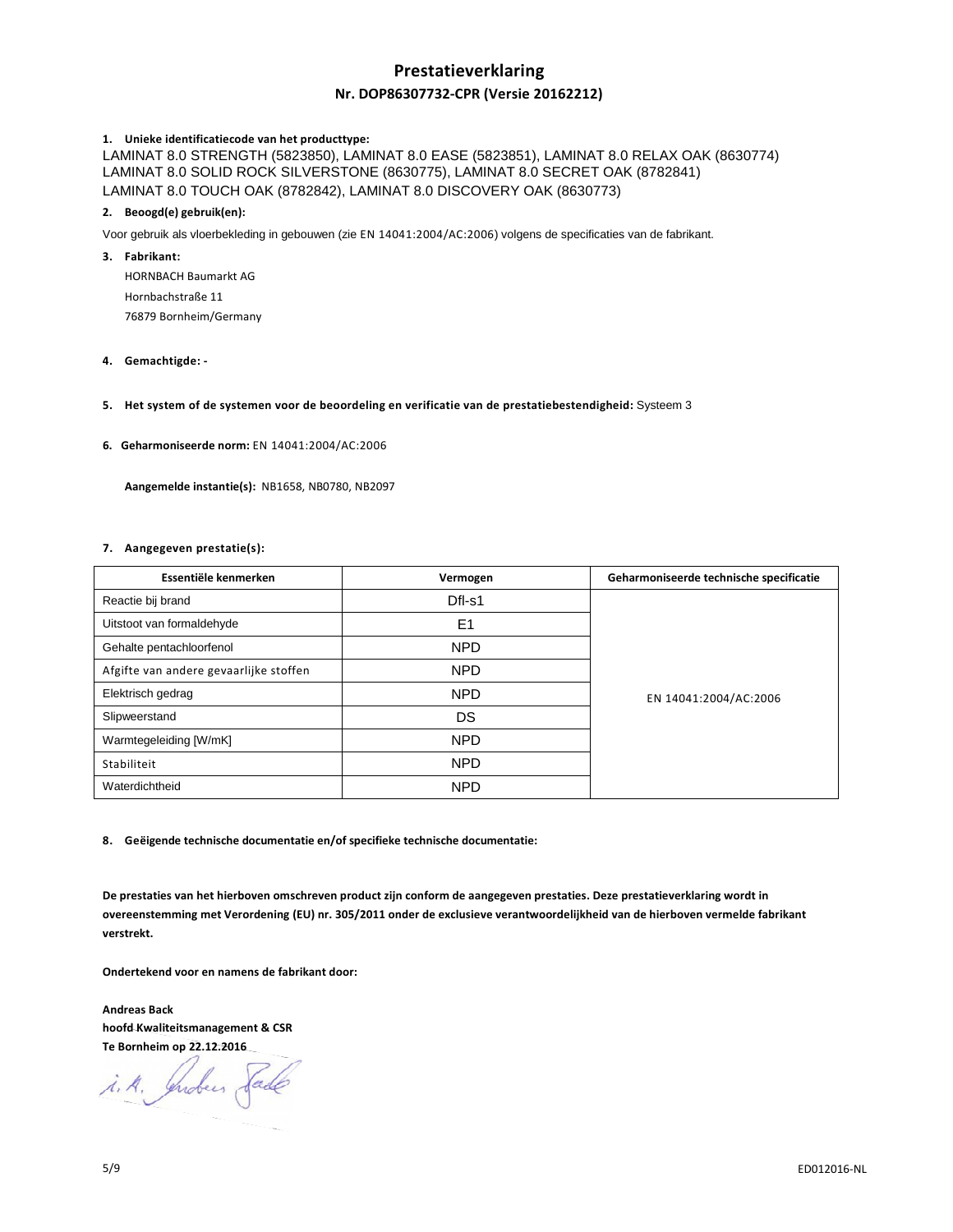## **Prestandadeklaration**

### **Nr DOP86307732-CPR (Version 20162212)**

### **1. Produkttypens unika identifikationskod:**

LAMINAT 8.0 STRENGTH (5823850), LAMINAT 8.0 EASE (5823851), LAMINAT 8.0 RELAX OAK (8630774) LAMINAT 8.0 SOLID ROCK SILVERSTONE (8630775), LAMINAT 8.0 SECRET OAK (8782841) LAMINAT 8.0 TOUCH OAK (8782842), LAMINAT 8.0 DISCOVERY OAK (8630773)

### **2. Avsedd användning/avsedda användningar:**

För användning som golvbeläggning i byggnader (se EN 14041:2004/AC:2006) enligt tillverkarens specifikationer.

### **3. Tillverkare:**

HORNBACH Baumarkt AG Hornbachstraße 11 76879 Bornheim/Germany

### **4. Tillverkarens representant: -**

### **5. System för bedömning och fortlöpande kontroll av prestanda:** System 3

**6. Harmoniserad standard:** EN 14041:2004/AC:2006

 **Anmält/anmälda organ:** NB1658, NB0780, NB2097

### **7. Angiven prestanda:**

| Väsentliga kännetecken         | Prestanda      | Harmoniserad teknisk specifikation |
|--------------------------------|----------------|------------------------------------|
| Reaktion vid brandpåverkan     | Dfl-s1         | EN 14041:2004/AC:2006              |
| formaldehyd Utsläpp            | E <sub>1</sub> |                                    |
| Innehåll av pentaklorfenol     | <b>NPD</b>     |                                    |
| Utsläpp av andra farliga ämnen | <b>NPD</b>     |                                    |
| Elektrisk beteende             | <b>NPD</b>     |                                    |
| Halkskydd                      | DS             |                                    |
| termisk konduktivitet [W/mK]   | <b>NPD</b>     |                                    |
| Beständighet                   | <b>NPD</b>     |                                    |
| Vattentäthet                   | <b>NPD</b>     |                                    |

**8. Lämplig teknisk dokumentation och/eller särskild teknisk dokumentation:** 

**Prestandan för ovanstående produkt överensstämmer med den angivna prestandan. Denna prestandadeklaration har utfärdats i enlighet med förordning (EU) nr 305/2011 på eget ansvar av den tillverkare som anges ovan.** 

**Undertecknad på tillverkarens vägnar av:** 

**Andreas Back ledare för kvalitetsmanagement & CSR Bornheim den 22.12.2016** 

i.A. Indees Sade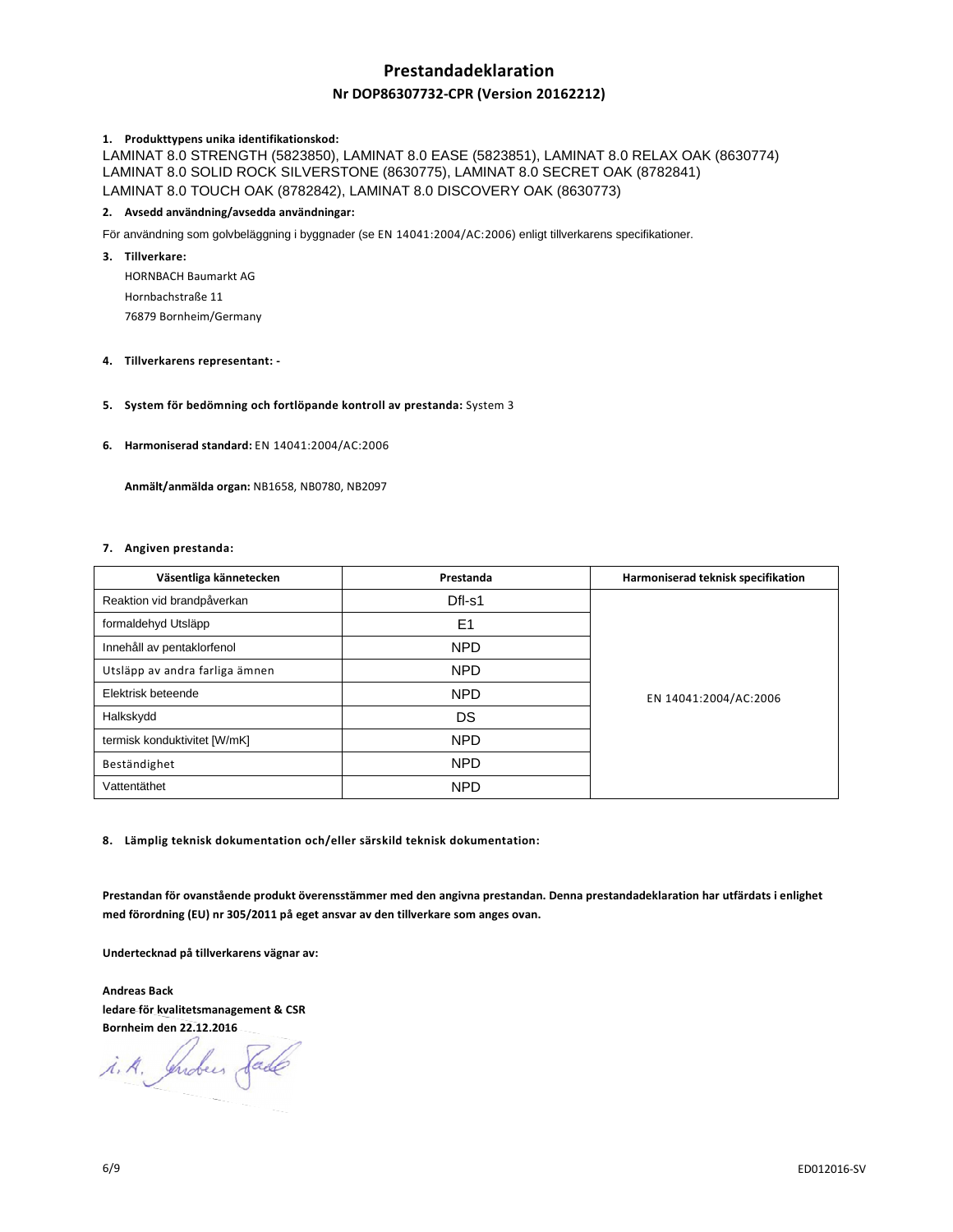# **Prohlášení o Vlastnostech**

### **č. DOP86307732-CPR (Verze 20162212)**

### **1. Jedinečný identifikační kód typu výrobku:**

LAMINAT 8.0 STRENGTH (5823850), LAMINAT 8.0 EASE (5823851), LAMINAT 8.0 RELAX OAK (8630774) LAMINAT 8.0 SOLID ROCK SILVERSTONE (8630775), LAMINAT 8.0 SECRET OAK (8782841) LAMINAT 8.0 TOUCH OAK (8782842), LAMINAT 8.0 DISCOVERY OAK (8630773)

### **2. Zamýšlené/zamýšlená použití:**

Pro použití jako podlahy v budovách (viz EN 14041:2004/AC:2006) podle specifikace výrobce.

**3. Výrobce:** 

HORNBACH Baumarkt AG Hornbachstraße 11 76879 Bornheim/Germany

### **4. Zplnomocněný zástupce: -**

- **5. Systém/systémy POSV:** Systém 3
- **6. Harmonizovaná norma:** EN 14041:2004/AC:2006

 **Oznámený subjekt/oznámené subjekty:** NB1658, NB0780, NB2097

### **7. Deklarovaná vlastnost/Deklarované vlastnosti:**

| Podstatné vlastnosti                  | Výkon          | Harmonizovaná technická specifikace |
|---------------------------------------|----------------|-------------------------------------|
| Reakce na oheň                        | Dfl-s1         | EN 14041:2004/AC:2006               |
| Emise formaldehydu                    | E <sub>1</sub> |                                     |
| Obsah pentachlorofenolu               | <b>NPD</b>     |                                     |
| Uvolňování dalších nebezpečných látek | NPD.           |                                     |
| Elektrické chování                    | <b>NPD</b>     |                                     |
| Odpor proti skluzu                    | DS             |                                     |
| Tepelná vodivost [W/mK]               | <b>NPD</b>     |                                     |
| Trvanlivost                           | <b>NPD</b>     |                                     |
| Vodotěsnost                           | <b>NPD</b>     |                                     |

**8. Příslušná technická dokumentace a/nebo specifická technická dokumentace:** 

**Vlastnosti výše uvedeného výrobku jsou ve shodě se souborem deklarovaných vlastností. Toto prohlášení o vlastnostech se v souladu s nařízením (EU) č. 305/2011 vydává na výhradní odpovědnost výrobce uvedeného výše.** 

**Podepsáno za výrobce a jeho jménem:** 

**Andreas Back vedoucí oddělení kvality & CSR V Bornheim dne 22.12.2016** 

i.A. Indees Sade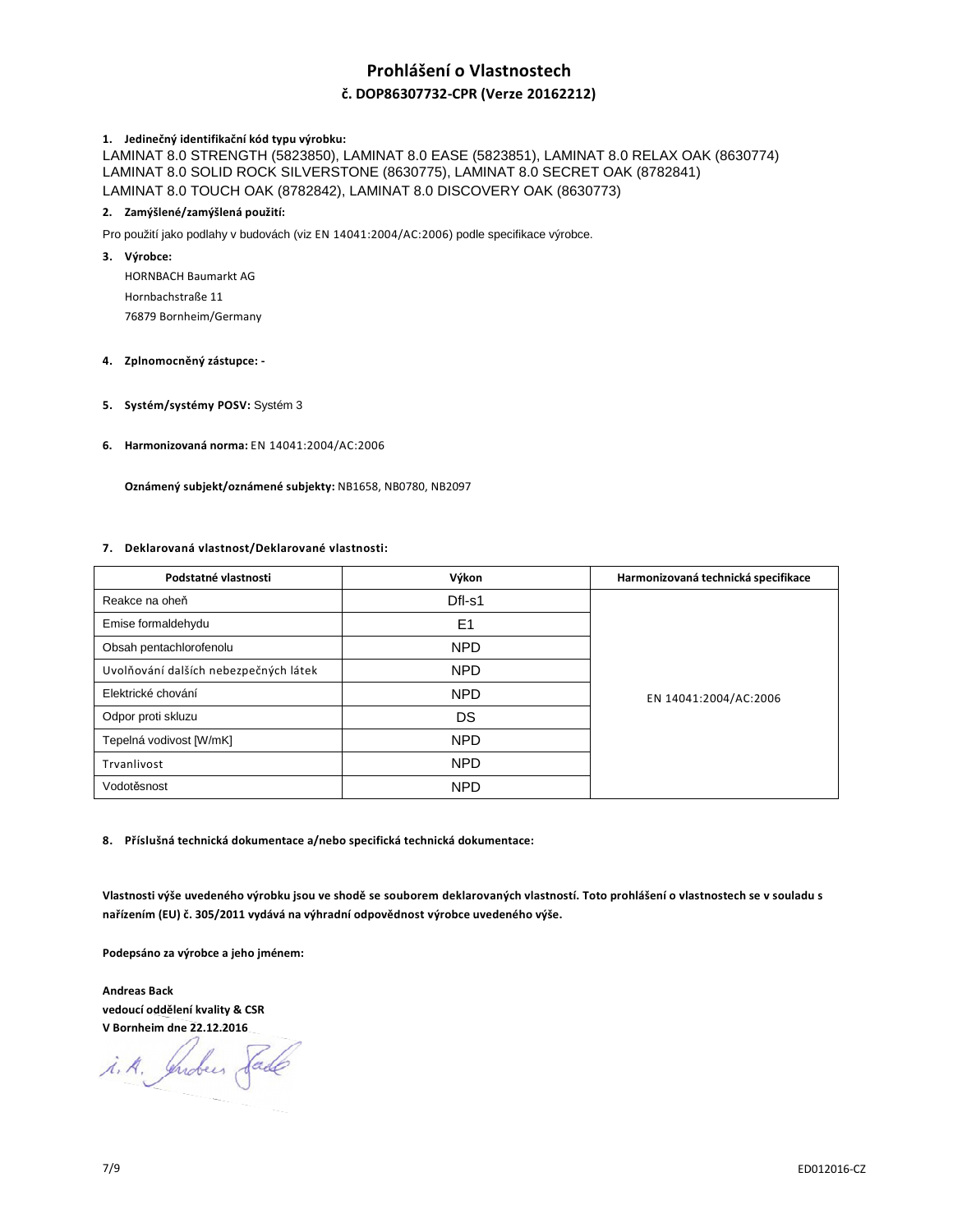# **Vyhlásenie o Parametroch**

### **č. DOP86307732-CPR (Verzia 20162212)**

### **1. Jedinečný identifikačný kód typu výrobku:**

LAMINAT 8.0 STRENGTH (5823850), LAMINAT 8.0 EASE (5823851), LAMINAT 8.0 RELAX OAK (8630774) LAMINAT 8.0 SOLID ROCK SILVERSTONE (8630775), LAMINAT 8.0 SECRET OAK (8782841) LAMINAT 8.0 TOUCH OAK (8782842), LAMINAT 8.0 DISCOVERY OAK (8630773)

### **2. Zamýšľané použitie/použitia:**

Pre použitie ako podlahy v budovách (pozri EN 14041:2004/AC:2006) je podľa špecifikácie výrobcu.

**3. Výrobca:** 

HORNBACH Baumarkt AG Hornbachstraße 11 76879 Bornheim/Germany

### **4. Splnomocnený zástupca: -**

### **5. Systém(-y) posudzovania a overovania nemennosti parametrov:** Systém 3

**6. Harmonizovaná norma:** EN 14041:2004/AC:2006

 **Notifikovaný(-é) subjekt(-y):** NB1658, NB0780, NB2097

### **7. Deklarované parametre:**

| Podstatné znaky                 | Výkon          | Harmonizované technické špecifikácie |
|---------------------------------|----------------|--------------------------------------|
| Reakcia na oheň                 | Dfl-s1         | EN 14041:2004/AC:2006                |
| Emisia formaldehydu             | E <sub>1</sub> |                                      |
| Obsah pentachlorofenolu         | <b>NPD</b>     |                                      |
| Únik ďalších nebezpečných látok | <b>NPD</b>     |                                      |
| Elektrické správanie sa         | <b>NPD</b>     |                                      |
| Odpor proti sklzu               | DS             |                                      |
| Tepelná vodivosť [W/mK]         | <b>NPD</b>     |                                      |
| Zivotnosť                       | NPD            |                                      |
| Vodotesnosť                     | <b>NPD</b>     |                                      |

**8. Vhodná technická dokumentácia a/alebo špecifická technická dokumentácia:** 

**Uvedené parametre výrobku sú v zhode so súborom deklarovaných parametrov. Toto vyhlásenie o parametroch sa v súlade s nariadením (EU) č. 305/2011 vydáva na výhradnú zodpovednosť uvedeného výrobcu.** 

**Podpísal(-a) za a v mene výrobcu:** 

**Andreas Back vedúci manažmentu kvality & CSR V Bornheim dňa 22.12.2016** 

i.A. Indees Sade